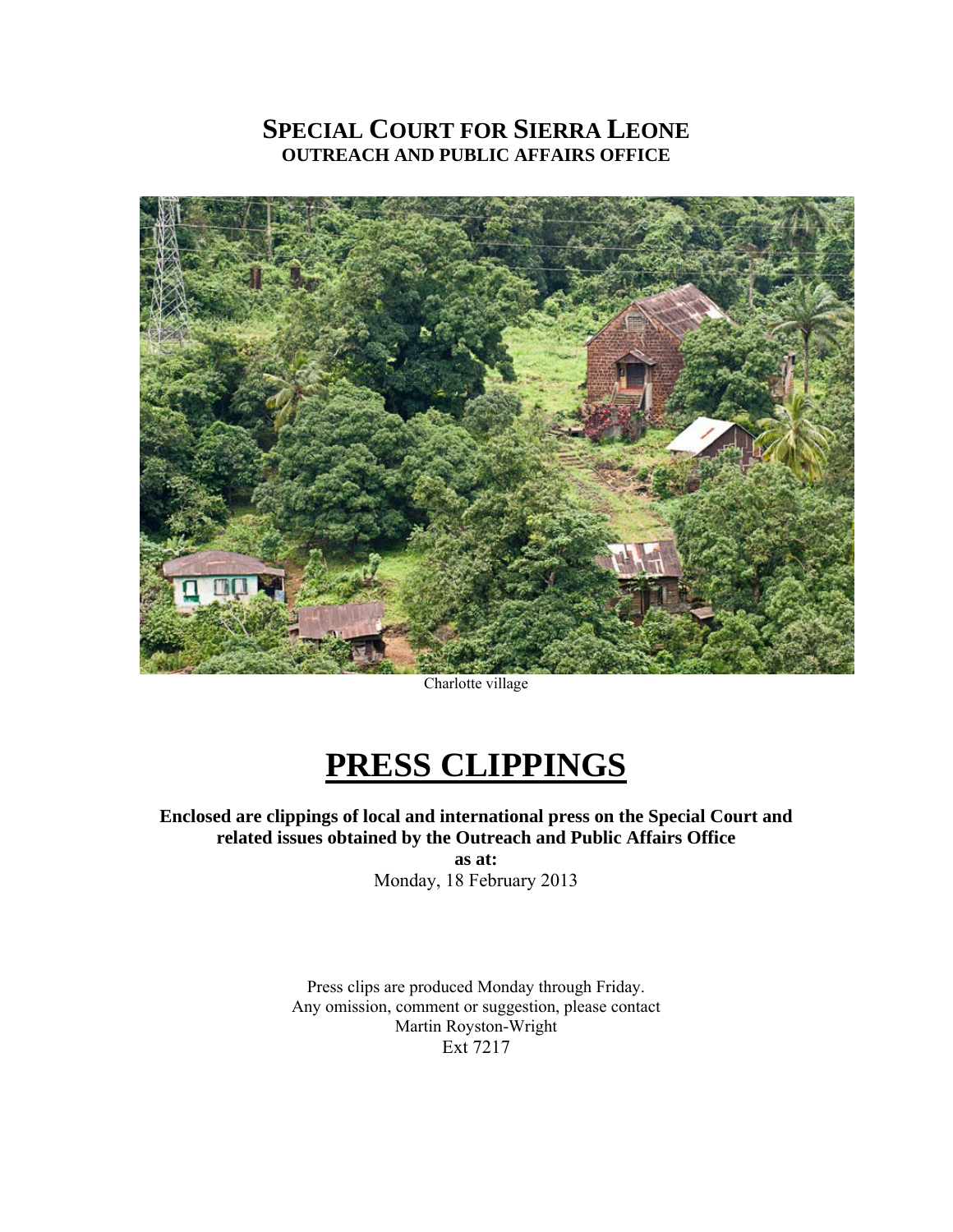| <b>International News</b>                                        |           |
|------------------------------------------------------------------|-----------|
| Liberia: Taylor's Man Gets 30 Months in Jail / The New Dawn      | Page 3    |
| International Criminal Court urges Chad, Libya/ Associated Press | Pages 4   |
| Sudan Untroubled by ICC Arrest Warrant of President / RAPSI      | Page 5    |
| Stopping Rape? Clear The Guns First / The Africa Report          | Pages 6-8 |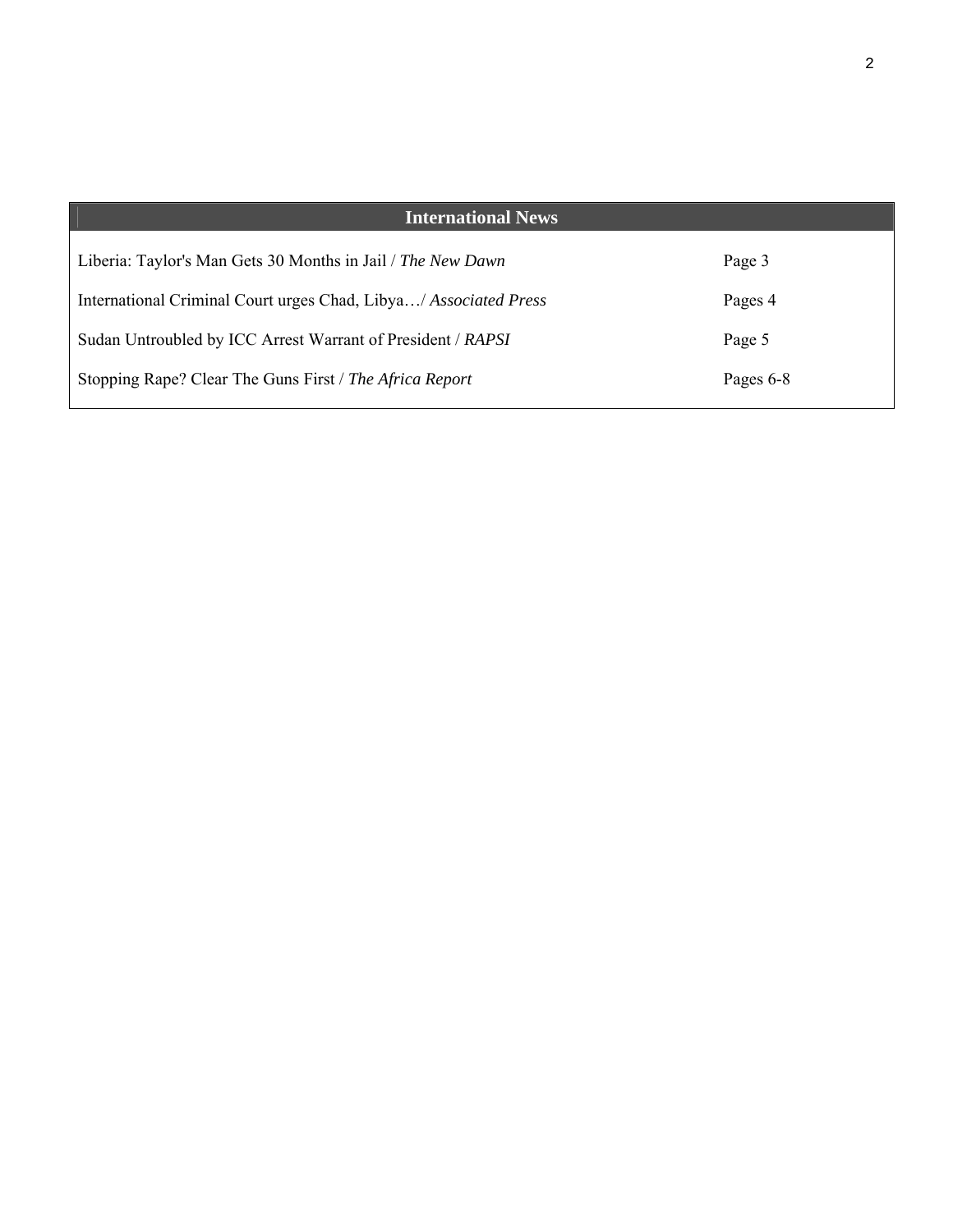# The New Dawn (Monrovia)

Thursday, 14 February 2013

# **Liberia: Taylor's Man Gets 30 Months in Jail**

An investigator recruited by ex-President Charles Taylor's defence team will spend 30 months in jail (about 2 1/2 months) for tampering with prosecution witnesses in the Taylor's trial, Justice Teresa Doherty ruled Friday at UN backed Special Court for Sierra sitting in The Hague.

Prince Taylor, no relation to Mr. Taylor, was arrested last year and convicted on 25 January 2013 on five counts of contempt of court.

The first four counts alleged he had "otherwise interfered" with witnesses who had testified against former president Taylor.

The fifth count alleged that Prince Taylor had interfered with Eric Koi Senessie at a time when he was a potential witness in contempt proceedings before the Chamber.

Ex-President Taylor was convicted in April of war crimes and crimes against humanity for his role in supporting rebels during Sierra Leone's civil war, the first time a head of state has been found guilty by an international tribunal since the Nazi trials at Nuremberg.

He is currently appealing the court's decision to sentence him for 50 years.

"The message...must be clear and must be emphatic," said presiding Judge Teresa Doherty on Friday during the sentencing. "Justice can only prevail when witnesses can speak out without fear or favour."

The sentence was lower than recommended by the prosecution. In imposing the sentence, Justice Doherty referred to a number of aggravating factors, but also noted Prince Taylor's previous good record, his service to justice during his seven years as a Special Court investigator, and his father's plea on his behalf at Thursday's sentencing hearing.

Charles Taylor was sentenced to 50 years in prison for supporting RUF rebels in Sierra Leone's civil war. The court ruled he had funded and armed the notoriously brutal rebel group, often in return for so-called blood diamonds.

The rebels used drugged child soldiers they had abducted from their families to commit atrocities including rape, enslavement, beheading, disembowelment and maiming. Some 50,000 people died in the war, which ended in 2002.

Taylor's legal team launched appeal proceedings against the sentence in January. The UN-backed court was established to try those deemed to bear "greatest responsibility" for crimes committed in the West African war. Under the Special Court's Rules, both the Prosecution and the Defense have the right to appeal.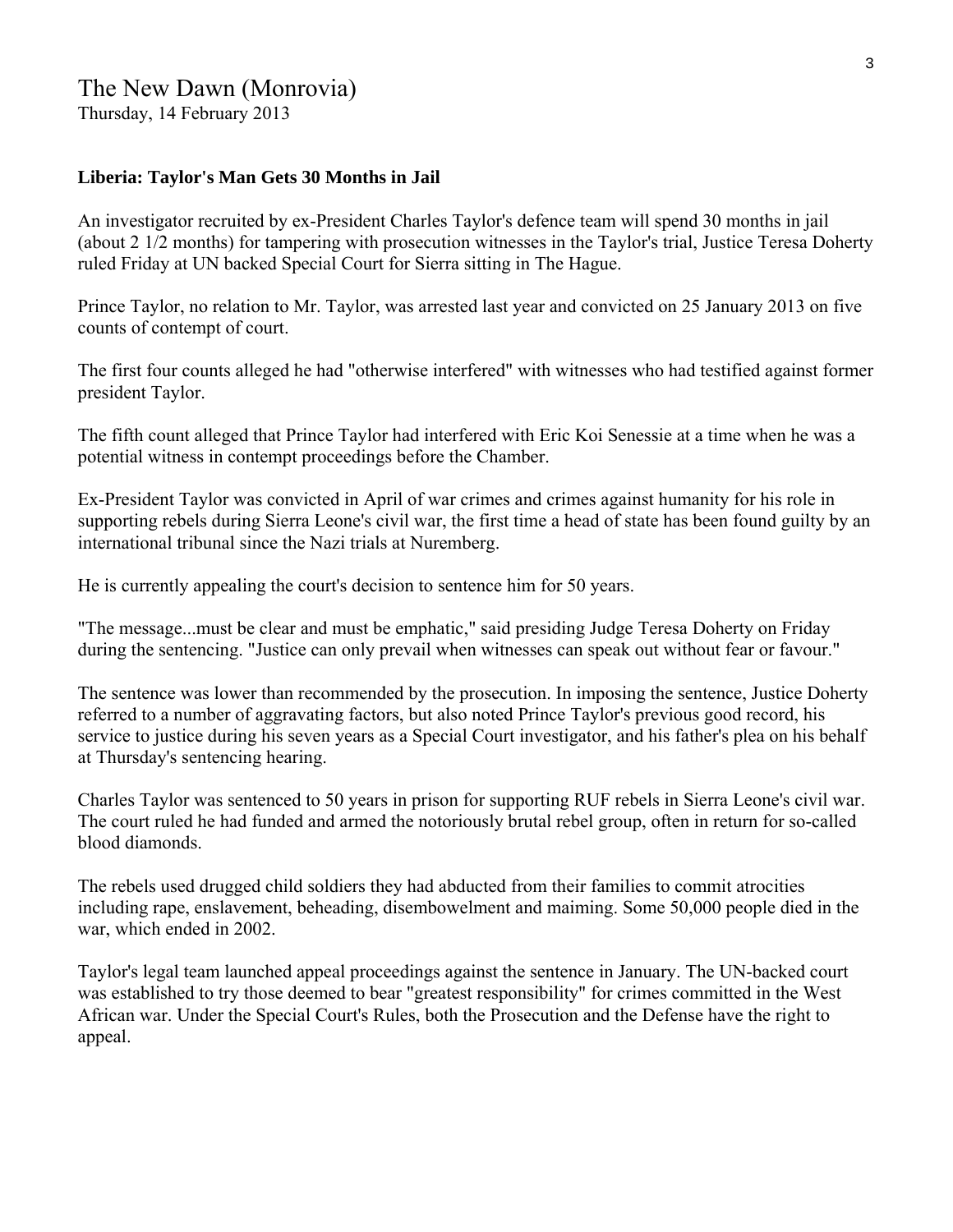# **International Criminal Court urges Chad, Libya to arrest Sudanese President if he visits**

THE HAGUE, Netherlands —The International Criminal Court is urging Chad and Libya to arrest Sudanese President Omar al-Bashir and extradite him to face trial if he visits over the weekend.

The written order issued Friday is the court's latest attempt to have al-Bashir detained since he was indicted for crimes including genocide in Sudan's Darfur region.

The court's prosecutor asked for the order following reports that al-Bashir could travel to Chad and Libya for meetings.

Chad is one of several nations al-Bashir has visited without being arrested since he was indicted.

The Hague-based court issued arrest warrants for al-Bashir in 2009 and 2010, but has no police force of its own to detain suspects.

Copyright 2013 The Associated Press. All rights reserved. This material may not be published, broadcast, rewritten or redistributed.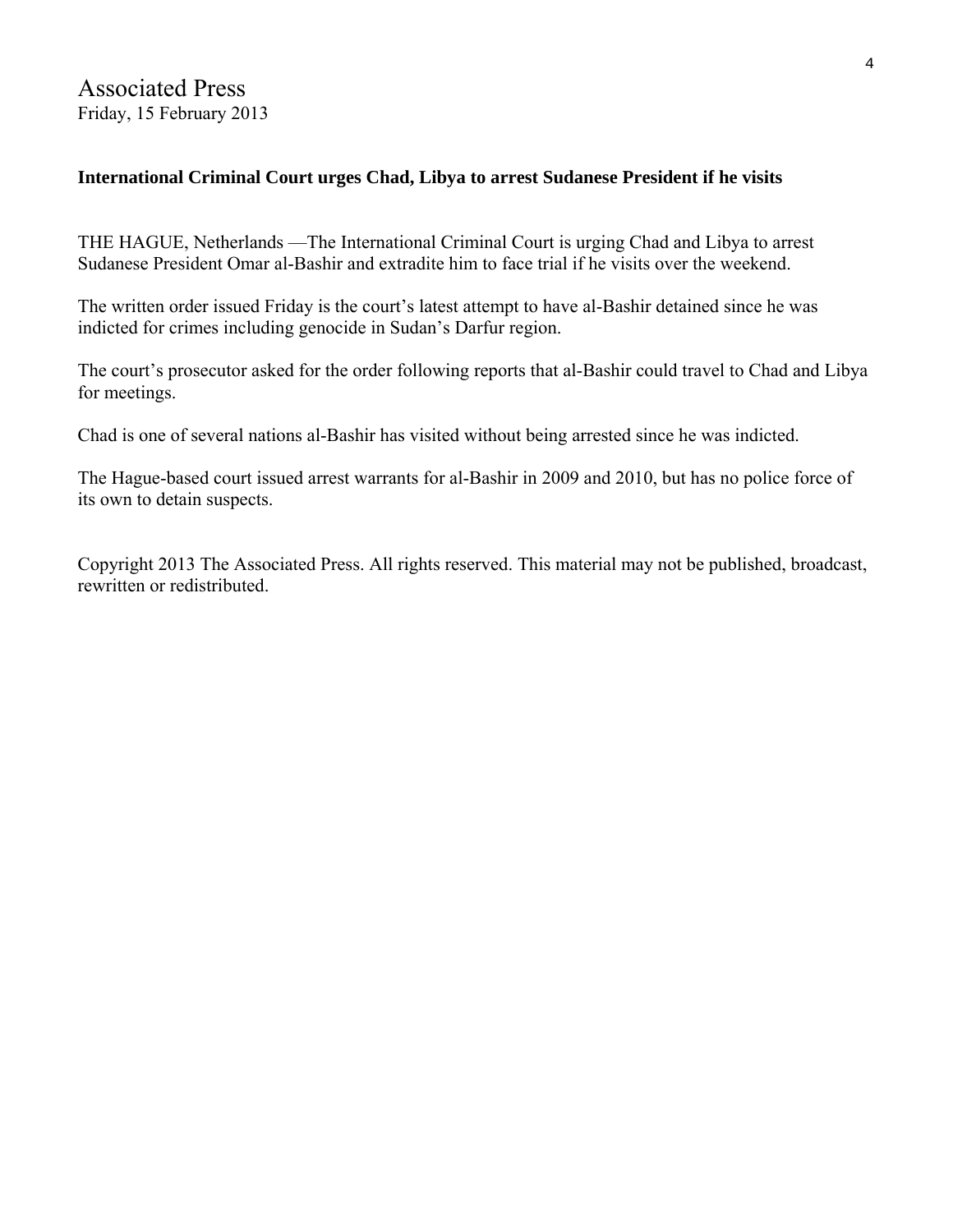# Russian Legal Information Institute (RAPSI)

Monday, 18 February 2013

#### **Sudan untroubled by ICC arrest warrant of president**

Yulia Troitskaya.

The Sudanese government is not concerned about the request of the International Criminal Court to arrest President Omar al-Bashir during his visit to Chad and Libya, Undersecretary of the Sudanese Foreign Ministry Rahmatallah Mohamed Osman told journalists.



Al-Bashir attended the summit of the Community of Sahel-Saharan States (CEN-SAD) in Njamena, Chad. He is also likely to go to Libya for the second anniversary of the revolution which overthrew Muammar Gaddafi.

"The ICC's request is of no significance, because Sudan h as never had anything to do with the court or its decis ions," Rahmatallah Osman said.

On Friday, the ICC judges issued an order at the request of Prosecutor Fatou Bensouda reminding Chad of its obligations under the court's founding document "to execute the pending Court's decisions concerning the arrest and surrender of Omar Al-Bashir." The UK has supported this request.

The ICC issued warrants for the arrest of al-Bashir in 2009 and 2010. He is charged with ten counts of war crimes, crimes against humanity and genocide which he allegedly masterminded in Sudan's western region of Darfur, where rebel groups have been fighting government troops since 2003. However, African Union countries refused to heed the court's ruling. Al-Bashir has visited African members of the ICC many times since then.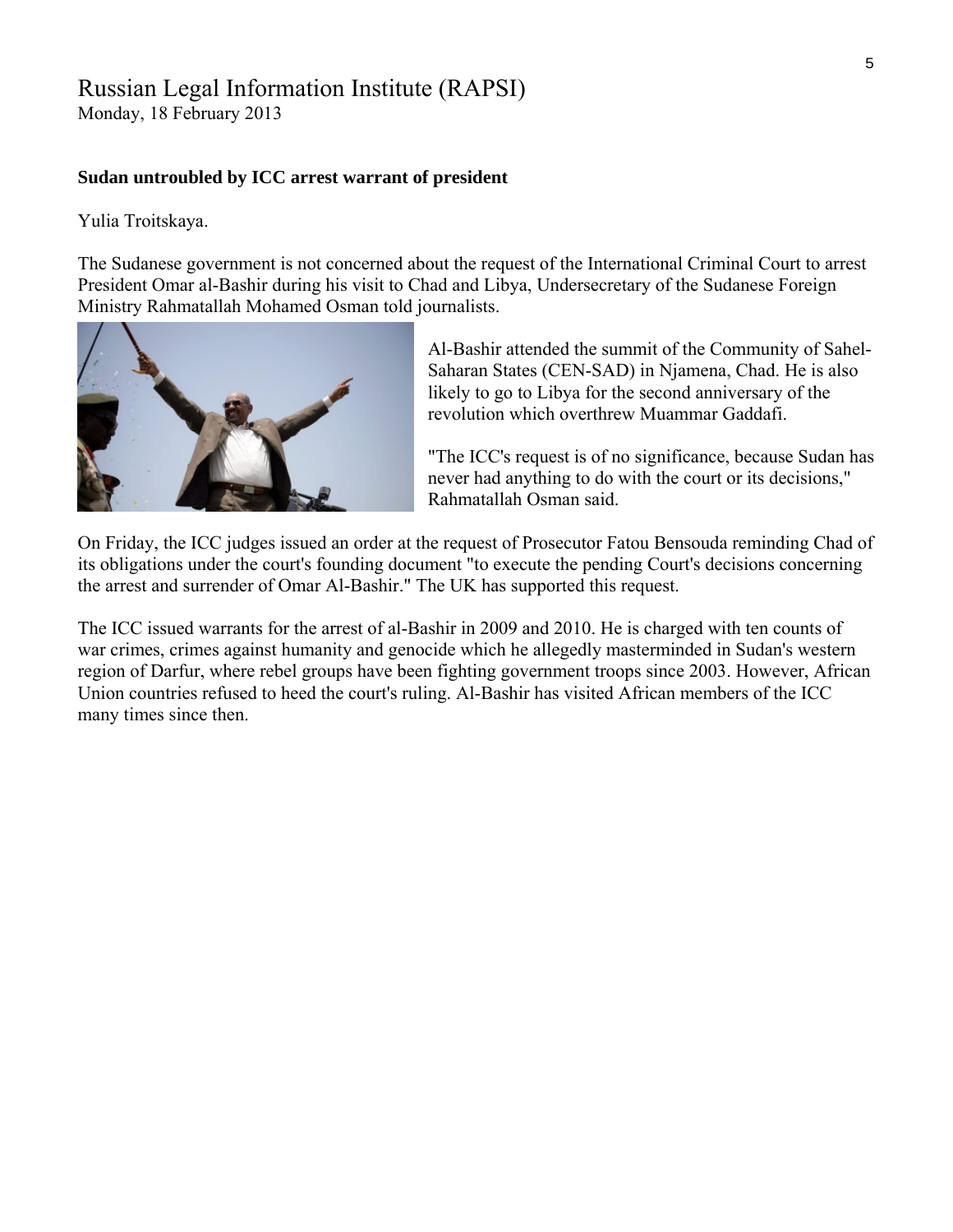# The Africa Report Thursday, 14 February 2013

## **Stopping rape? Clear the guns first**



*Zainab Bangura, UN special representative on sexual violence in conflict, speaking after her mission to the Central African Republic/UN Photo©Eskinder Debebe* 

Imagine being charged \$100 for a medical certificate issued by a doctor proving that you have been raped before you can go after the culprit ― and then during his trial having to feed the man who raped you.

Recounting such stories, Zainab Bangura, the UN Secretary-General's special representative on sexual violence, allows a glimpse of the passion and energy she is known for.

Up until 2002, women and girls in her country, Sierra Leone, were subjected to widespread and systematic sexual violence, including rape and sexual slavery.

### **Take away the guns"**

As a women's rights campaigner and activist, she documented, reported and monitored such crimes and other human rights violations.

When the Special Court for Sierra Leone set up jointly by the Government and the United Nations opened, to try those responsible for crimes during the civil war, she testified as an expert witness.

Bangura's resume is impressive: She has worked as an international civil servant, was responsible for the peacebuilding commission in her country and served as foreign minister and health minister.

"I come into this job" at the UN, she said, "with both perspectives ― being an activist on one side, knowing what the real experience is on the ground, and at the same time I have been a government minister and the voice of the government in the international arena."

### **Gathering evidence**

Bangura is the second person to hold the post. Her Swedish predecessor, Margot Wallström, ended her two-year term in May 2012.

During Wallström's stint, the office was able to push for a so-called "naming and shaming" list through a UN resolution that authorizes the publication of detailed information on perpetrators.

The resolution also gives the Security Council the option to enforce sanctions on groups or nations in order to stop ongoing sexual crimes.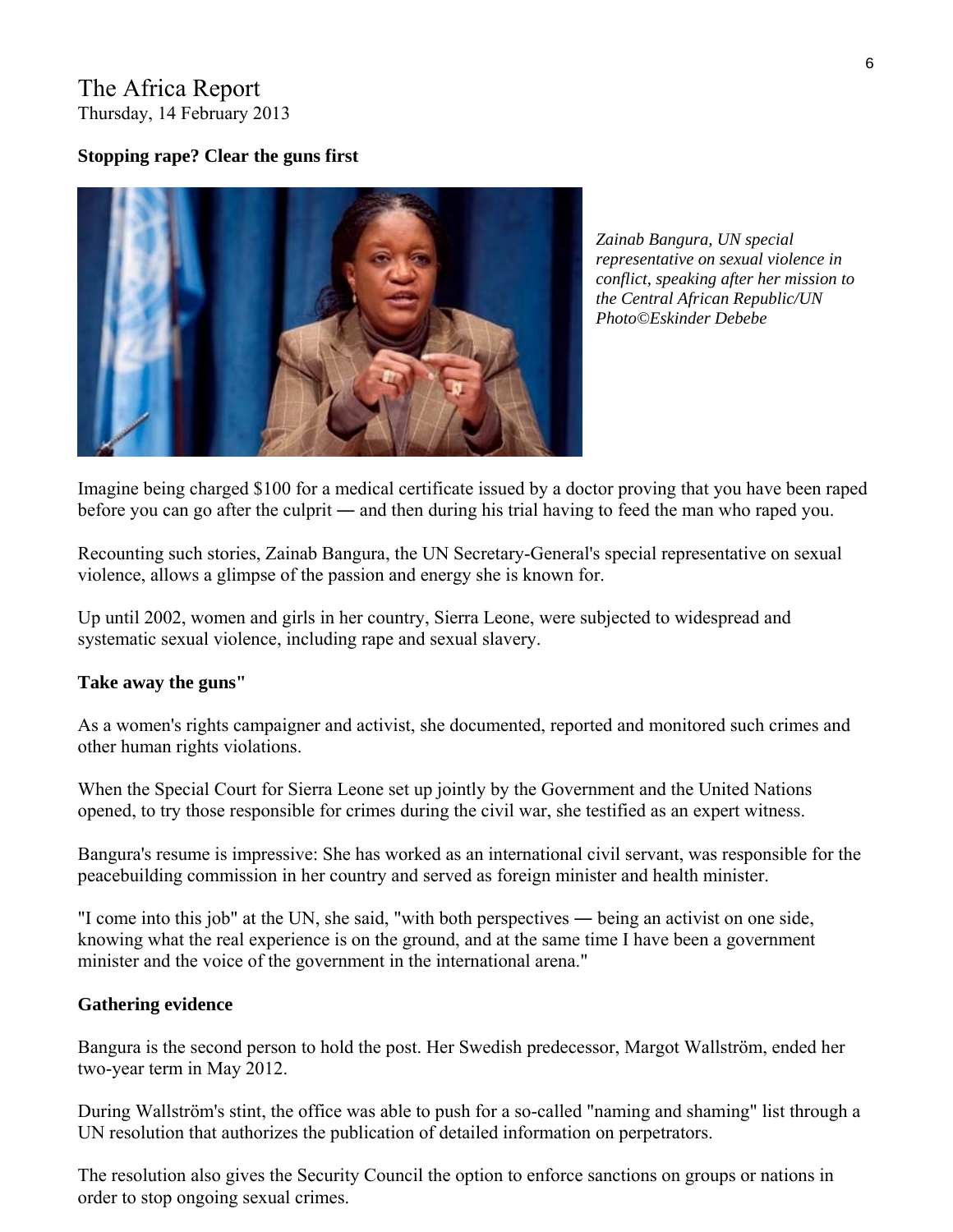Wallström also pushed for legal reforms, convincing military courts in the Democratic Republic of the Congo (DRC) to try cases of sexual violence.

She got 250 prosecutions.

"I am extremely lucky my predecessor laid down a very good foundation for me," says Bangura, "and I have extremely capable staff."

# **Engaging governments**

The UN envoy already has her hands full with the escalating crises in the Central African Republic, DRC, Syria and Mali, where there are reports of increases in sexual violence against women and girls.

With a small staff and limited resources, she is actively enlisting the help of UN agencies. But for Bangura, sexual violence in conflict is not just a UN issue.

The UK recently pledged \$1.6 million to support the activities of her office.

More broadly, she says, "member states have the primary responsibility to protect the people." So she works with governments and regional organisations on a regular basis to address the problem.

"You need to work with the government to be able to have a very strong and constructive dialogue on the issue and to be able to make sure they provide the political leadership at the national level."

She adds: "It's only government that will be able to take action to put an end" to sexual crimes.

Biggest perpetrators are in uniform

Bangura is also trying to establish dialogues with national armed forces and armed groups.

Her first fact-finding mission was to the Central African Republic (CAR), a country that has experienced years of political violence and instability and where scores of women and girls are under the control of armed groups.

She described the CAR as "one of the worst countries" she has experienced, with very few resources and international actors focusing on the issue.

"If we can make a difference in the CAR," she explains, "I think it will be much easier in the other countries."

Bangura's visit was timely. The recent peace agreements drafted by the main parties to the conflict had a glaring omission: There was no mention of human rights or sexual violence. So she negotiated with the two sides.

As a result, "We had an agreement both from the government's side and the armed groups that they will mainstream the issue of sexual violence.

"We've asked for very specific actions that we expect from them."